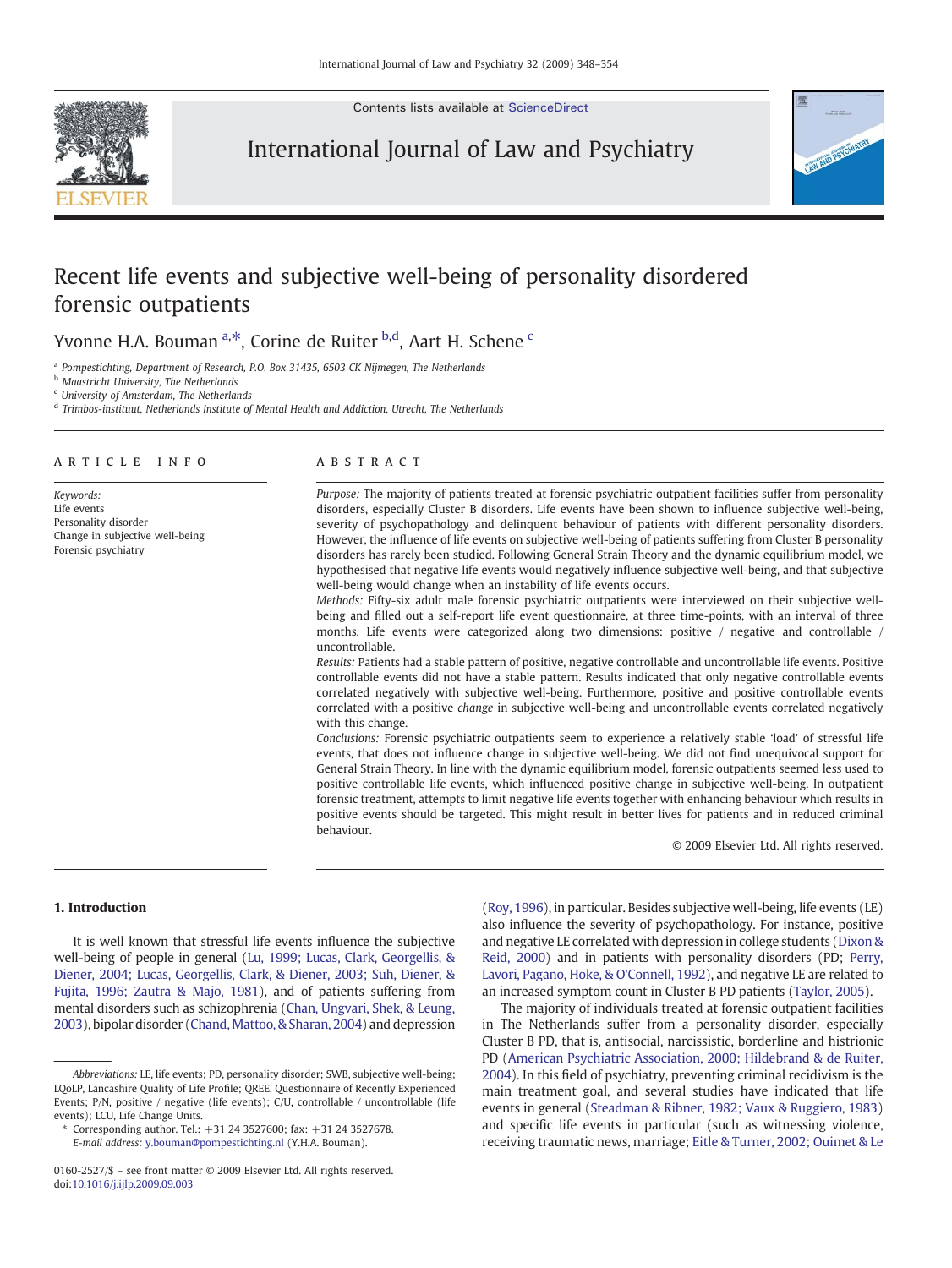[Blanc, 1996](#page-5-0)) influence delinquent behaviour and criminal recidivism. In this study, we examined life events and subjective well-being in a group of 56 male forensic psychiatric outpatients.

# 1.1. Life events in patients with a personality disorder

Previous research has demonstrated that PD patients experienced more LE than patients without PD ([Heikkinen et al., 1997; Leaf,](#page-5-0) [Alington, Mass, DiGiuseppe, & Ellis, 1991; Samuels, Nestadt, Romanoski,](#page-5-0) [Folstein, & McHugh, 1994](#page-5-0)). In particular, PD patients encountered more positive LE [\(Leaf et al., 1991\)](#page-5-0), and more dependent LE (i.e., controllable by the individual; [Heikkinen et al., 1997\)](#page-5-0). In studies relating LE to categories of PD, patients with a Borderline PD seemed to experience different LE compared to patients with other PDs [\(Jovev & Jackson,](#page-5-0) [2006; Leaf et al., 1991; Pagano et al., 2004\)](#page-5-0). Borderline patients reported more LE in total [\(Jovev & Jackson, 2006\)](#page-5-0), more negative LE, fewer positive LE ([Pagano et al., 2004](#page-5-0)) and more health-related and social stressors ([Jovev & Jackson, 2006; Pagano et al., 2004\)](#page-5-0) than patients with other PDs. Furthermore, [Jovev and Jackson \(2006\)](#page-5-0) found that patients with Borderline PD experienced more LE in the criminal and financial domains than patients with an Axis 1 disorder or with another PD.

[Heikkinen et al. \(1997\)](#page-5-0) compared patients with Cluster B and Cluster C (avoidant, dependent, obsessive–compulsive) PDs, and reported that Cluster B patients displayed more negative financial life events. The LE mentioned by all PD patients were mainly difficulties in interpersonal relationships (such as involvement in fights, conflict with neighbours, family arguments, and extramarital affairs) and with maladaptive behaviours (such as alcohol- and drug-related problems, criminal activities, divorce; [Samuels et al., 1994](#page-5-0)).

Several studies targeted the relationship between LE and global subjective well-being of PD patients. [Pagano et al. \(2004\)](#page-5-0) studied the influence of LE on psychosocial functioning and overall life satisfaction in patients who suffered from one of four categories of PD, namely Schizotypal (cluster A), Borderline (Cluster B), and Avoidant and Obsessive–Compulsive (Cluster C). They concluded that PD diagnosis had only a small effect on the relationship between recent LE and psychosocial functioning. However, another study [\(Jovev & Jackson,](#page-5-0) [2006\)](#page-5-0) showed that total LE did not influence global subjective wellbeing of patients with a Borderline PD, whereas the influence of LE in patients with an Axis 1 disorder or with another PD (mainly Avoidant and Obsessive–Compulsive PD) was negative.

Forensic psychiatric patients suffer mainly from a Cluster B personality disorder, especially Antisocial, Narcissistic and Borderline [\(Hildebrand & de Ruiter, 2004](#page-5-0)). Studies on the relationship between life events and subjective well-being have rarely focussed on Cluster B disorders or traits, with the exception of Borderline PD.

### 1.2. Possible mechanisms relating life events to subjective well-being

For forensic patients, negative life events could serve as important risk factors for criminal offending according to general theories of crime such as General Strain Theory [\(Agnew, 1992, 1997](#page-5-0)). Following this theory, strain may lead to aggressive or criminal behaviour as a consequence of an increase in negative affect. Several kinds of negative affect have been identified, such as disappointment, depression, despair, fear, and anger. Anger is the most important type of negative affect in relation to aggression and delinquent behaviour. [Agnew](#page-5-0) [\(1992\)](#page-5-0) identifies three sources of strain, also labelled negative or adverse relations: failure to achieve positively valued goals; removal of positively valued stimuli (actual or anticipated); and presentation of negative stimuli. The latter two sources of strain involve life events, but the difference between the two is small: the removal of a positive stimulus, generally, results in the presentation of a negative stimulus. Strain has different dimensions: magnitude, recency, duration, and clustering of stressful events. Besides strain and the appraisal of strain as expressed in negative affect, General Strain Theory focuses on

coping strategies which the individual employs in dealing with strain. Cognitive and contextual factors codetermine whether the chosen strategy is criminal behaviour or not. In forensic psychiatry, the prevention of strain and learning to employ different coping strategies in handling strain, are important treatment goals ([Agnew, 1997](#page-5-0)).

Following General Strain Theory, LE, especially negative events, can be a source of strain and therefore negatively influence subjective well-being, because of the strong relationship between negative affect and subjective well-being [\(Fakhoury & Priebe, 2002\)](#page-5-0). The relationship between life events and subjective well-being is studied here.

In clinical forensic psychiatry, General Strain Theory has been used to study recidivism during leave by forensic inpatients ([Hilterman,](#page-5-0) [2000\)](#page-5-0). He confirmed several hypotheses derived from this theory, and deemed the model useful in Dutch forensic psychiatry. In other studies aiming at different samples, assumptions from General Strain Theory have been tested. In a sample of persons selected from family practices, positive life events did not correlate with strain, but negative life events, that is, undesirable, uncontrollable, and unanticipated events, did [\(Streiner, Norman, McFarlane, & Roy, 1981\)](#page-5-0). For (ex-) psychiatric patients, high life stress was associated with more frequent verbal, minor physical, major physical, and weapon disputes, during the same year the life events occurred ([Steadman & Ribner, 1982](#page-5-0)). In this group, the total number of life events, and the undesirable and controllable events predicted the total number of disputes.

Whereas the General Strain Theory postulates that negative LE have a negative influence on subjective well-being (SWB), the dynamic equilibrium model ([Headey & Wearing, 1989\)](#page-5-0) of SWB is built around the assumption that people have a normal pattern of LE and a normal level of SWB, and both are predictable on the basis of stable personality characteristics. Only deviations from the normal pattern of LE change the normal level of SWB. According to the dynamic equilibrium model, the same life events keep happening to the same persons. Some are exogenous, and some are internally driven (endogenous), resulting from stable characteristics of the person.

# 2. Aims of the study

Assumptions based on both the General Strain Theory and the dynamic equilibrium model were studied. Firstly, stability of LE categories was examined, since change in LE should lead to change in SWB. Secondly, we studied the relationship of negative (categories of) LE with SWB, and of the total number of LE with SWB, since the General Strain Theory assumes a negative relation between strain or negative life events and SWB. Thirdly, we studied the influence of LE on change in SWB. Following the General Strain Theory, negative LE would result in a negative change in SWB. From the dynamic equilibrium model, on the other hand, it follows that LE would only lead to a change in SWB if the category of LE was unstable, that is, has changed. We explored the role of both negative and other categories of LE, and used a median split in (categories of) LE (for use of median split in LE research see e.g., [Burns, Carroll, Ring, Harrison, & Drayson,](#page-5-0) [2002; Klein & Boals, 2001; Steadman & Ribner, 1982; Zalsman et al.,](#page-5-0) [2006;](#page-5-0) and for discussion on median split, see [Maxwell & Delaney,](#page-5-0) [1993\)](#page-5-0) by which our sample is divided into patients with a low level of LE and patients with a high level of LE, per category of LE. Furthermore, we examined whether severity of psychopathology (operationalised as having either a PD or PD traits) and whether type of disorder (having a Borderline PD or BPD traits or not) had an effect on the relationship between LE and change in global SWB.

# 3. Methods

### 3.1. Procedure

The inclusion criteria were: male, 18 years or older,  $IQ > 70$ , predominant PD or PD traits. Excluded were patients predominantly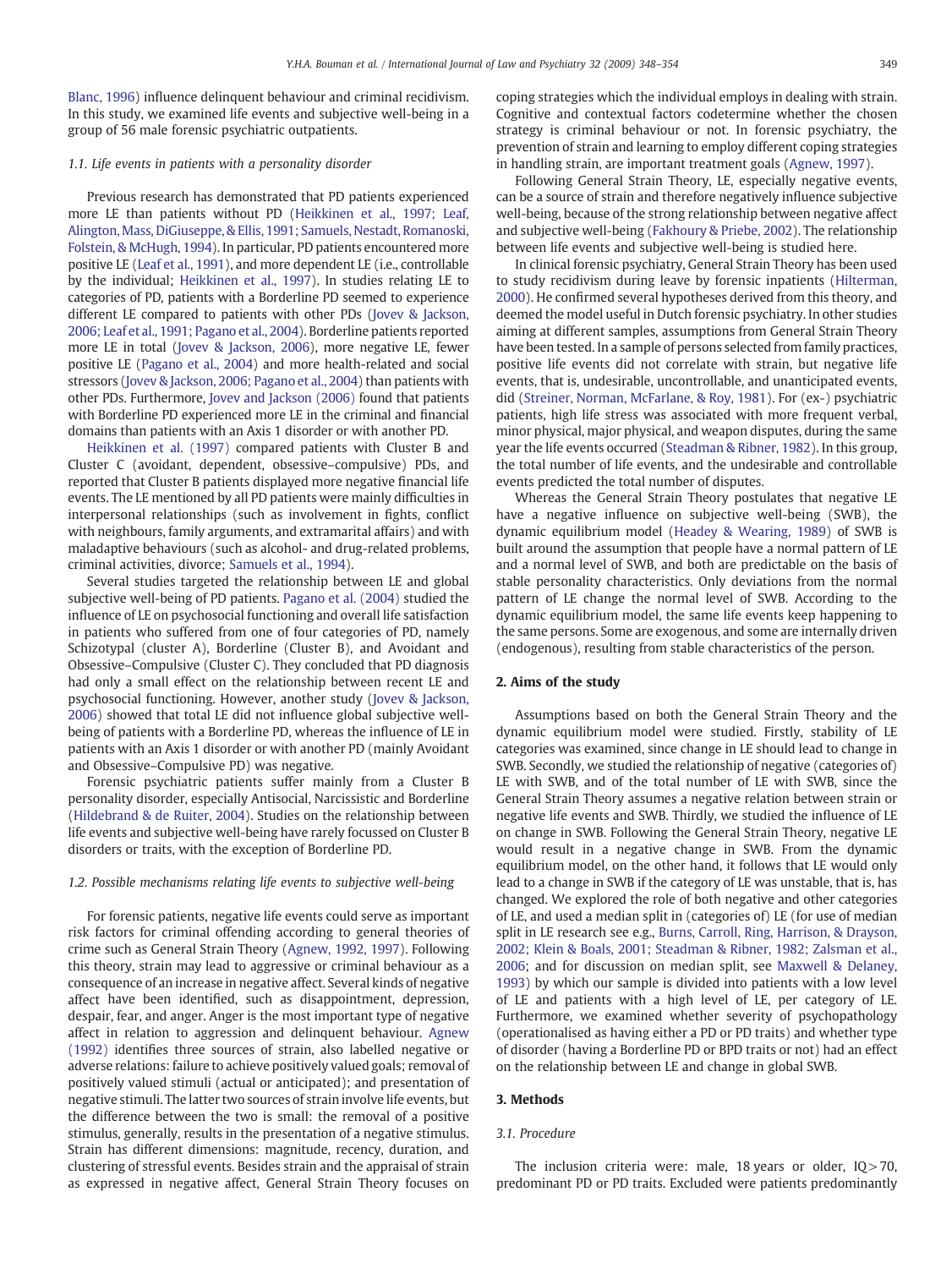suffering from schizophrenia or related disorders, (severe) anxiety disorder or mood disorder. Psychiatric classifications were made by clinicians, resulting in Axis I and/or II diagnoses and an indication whether the primary diagnosis related to forensic treatment was the Axis I or the Axis II disorder.

Participants were randomly sampled from four forensic outpatient facilities in The Netherlands. In these facilities, both patients with and without a judicial measure are treated. All patients have displayed delinquent behaviour or are at risk for (relapse into) delinquent behaviour. In total, 214 patients were contacted by their therapist or the first author. They received a leaflet containing basic information about the present study.

We used a longitudinal design with three assessment points: baseline  $(T_0)$ , three months  $(T_1)$  and six months  $(T_2)$ .

#### 3.2. Participants

One hundred thirty-five patients agreed to participate and gave written informed consent. Seventy-nine patients declined participation. Of the 135 patients participating at  $T_0$ , 65 (48.1%) filled out the self-report questionnaire on life events at  $T_1$ . Of these 65 responders, 9 did not participate in the second round of interviews at  $T_2$ . Therefore, 56 of the 135 patients (41.5%) were interviewed at  $T_0$  and  $T_2$  and returned the self-report questionnaire on life events at  $T_1$  and  $T_2$ . The 56 patients who participated in all three data collection rounds did not differ from the 79 drop-outs concerning criminal background, global subjective well-being at  $T_0$ , score on categories of LE at  $T_0$ , and psychiatric history.

#### 3.3. Measures

Subjective Well-Being: to measure global SWB, we used Cantril's ladder which is part of the extended Dutch version of the Lancashire Quality of Life Profile (LQoLP), a patient interview ([van Nieuwenhui](#page-5-0)[zen, Schene, & Koeter, 1998\)](#page-5-0). In Cantril's ladder, a patient is asked to rate his life on a continuum ranging from life at its worst  $(0)$  to life at its best (100) by indicating it on a 100 mm long ladder. This rating was made at  $T_0$  and  $T_2$ .

Socio-demographic and clinical data: the LQoLP [\(van Nieuwen](#page-5-0)[huizen et al., 1998\)](#page-5-0) also gathers information on life circumstances and demographic characteristics. A separate form containing questions regarding psychiatric and criminal background and additional demographic characteristics was designed by the first author. The form was filled out using file information and information collected during a patient interview at  $T_0$ .

Life events: to assess life events, we used the Questionnaire of Recently Experienced Events (QREE) ([van der Willige, Schreurs,](#page-5-0) [Tellegen, & Zwart, 1985](#page-5-0)), a self-report measure. It is based on the Recent Life Change Questionnaire (RLCQ) of [Rahe \(1975\)](#page-5-0) and consists of 59 LE divided into 115 items. At the end of the questionnaire, a subject can name up to two events not mentioned in the list. Patients were asked to indicate which events had occurred during the three months prior to the administration of the QREE. This was done at  $T_0$ ,  $T_1$  and  $T_2$ . At  $T_1$ , patients were either given an envelope containing the LE questionnaire and a postage paid envelope by their therapist or it was sent to their home address if a patient either no longer had contact with the institute or if the frequency of therapy was low. At  $T_0$ and  $T_2$ , patients filled out the LE questionnaire after the LQoLP interview and handed it to the interviewer.

Two dimensions of LE were distinguished: positive–negative LE and controllable–uncontrollable LE. Along the positive–negative dimension, events are divided according to their perceived affective connotation. With regard to the controllable–uncontrollable dimension, controllable means a person has influence over the (occurrence) of the event, and uncontrollable means the person has no influence; the terms dependent or independent are also used to denote this difference (e.g., [Heikkinen et al., 1997\)](#page-5-0). Distinction of these two dimensions resulted in a total of eight (sub)categories of LE, which were used in this study. These distinctions have proven useful in previous research because different categories of events do not occur to the same extent in different populations ([Leaf et al., 1991\)](#page-5-0), and have different relationships with outcome measures such as subjective well-being ([Pagano et al., 2004; Zautra & Reich, 1980](#page-5-0)) and delinquent behaviour ([Steadman & Ribner, 1982; Vaux & Ruggiero,](#page-5-0) [1983\)](#page-5-0).

To categorise the events in the QREE along the two dimensions, the list of 115 LE was presented to eleven independent individuals (unaware of the purpose of this study), with the request to rate each LE on two dimensions: positive–negative (P/N) and controllable– uncontrollable (C/U). For both dimensions, there was also a 'neutral' category. The raters were employees of one of the participating facilities. For 84 LE, the rating resulted in a clear consensus on the two dimensions. For 31 LE, the outcome was equivocal (13 on the P/N dimension and 18 on the C/U dimension). These LE were reviewed by the first and second authors, who arrived at a consensus agreement. Of the possible LE, 27 were labelled positive, and 49 negative. Fiftyfour events were considered controllable and 48 uncontrollable. Of the positive events, 22 were considered controllable and four were rated as uncontrollable LE. Thirty of the negative events were labelled uncontrollable, and fifteen negative events were rated as controllable. Besides categories of LE, the weighing procedure (Life Change Units, LCU) used by [Miller and Rahe \(1997\)](#page-5-0) was employed. In the RLCQ, a score is given to each LE depending on the estimated impact of the event, resulting in a LCU score. In accordance with [Miller and](#page-5-0) [Rahe's \(1997, p. 290\)](#page-5-0) advice, a cut-off score of 300 was used to differentiate high LE stress scorers (>300 LCU) and low LE stress scorers (≤300 LCU).

A one-week test–retest reliability study of the QREE among 27 adult male forensic psychiatric outpatients was conducted. The test– retest reliability was significant for all types of LE and ranged from .46 for negative uncontrollable LE to .68 for positive uncontrollable LE (test–retest correlation for LE total  $= .62$ ).

LE were counted for the entire  $T_0 - T_2$  period of six months. To study the stability of LE, the LE during the  $T_0-T_1$  period and the  $T_1-T_2$  period were compared.

# 3.4. Data analysis

Changes in scores on (categories of) LE between two measurements and changes in SWB were analyzed using paired sample t-tests. Stability of (categories of) LE was studied using Pearson's product moment correlations, as was the relationship between (categories of) LE and SWB. The differences in SWB between patients with a low level of LE and patients with a high level of LE per category were examined using Student's t-tests. Repeated Measures ANOVAs were performed to explore the relationship between different categories of LE and change in global subjective well-being, using dichotomized categories of life events (median split). Partial eta<sup>2</sup> values for within-subject contrasts are shown; an effect size of .01 was considered small, .06 medium, and .14 large [\(Cohen, 1988\)](#page-5-0). The influence of a diagnosis of any PD and of Borderline PD or traits was examined using a repeated measures ANOVA between the categories of LE and change on Cantril's ladder, with any PD and Borderline PD and traits as covariates. The two-sided significance levels were set at  $\alpha \leq 0.05$ .

### 4. Results

#### 4.1. Patient characteristics

Patients ( $N= 56$ ) were adult male forensic outpatients with an average age of 38 years ( $SD = 8.8$ ). A third of them lived alone, while 12.5% still lived with their parents. Almost half of the patients had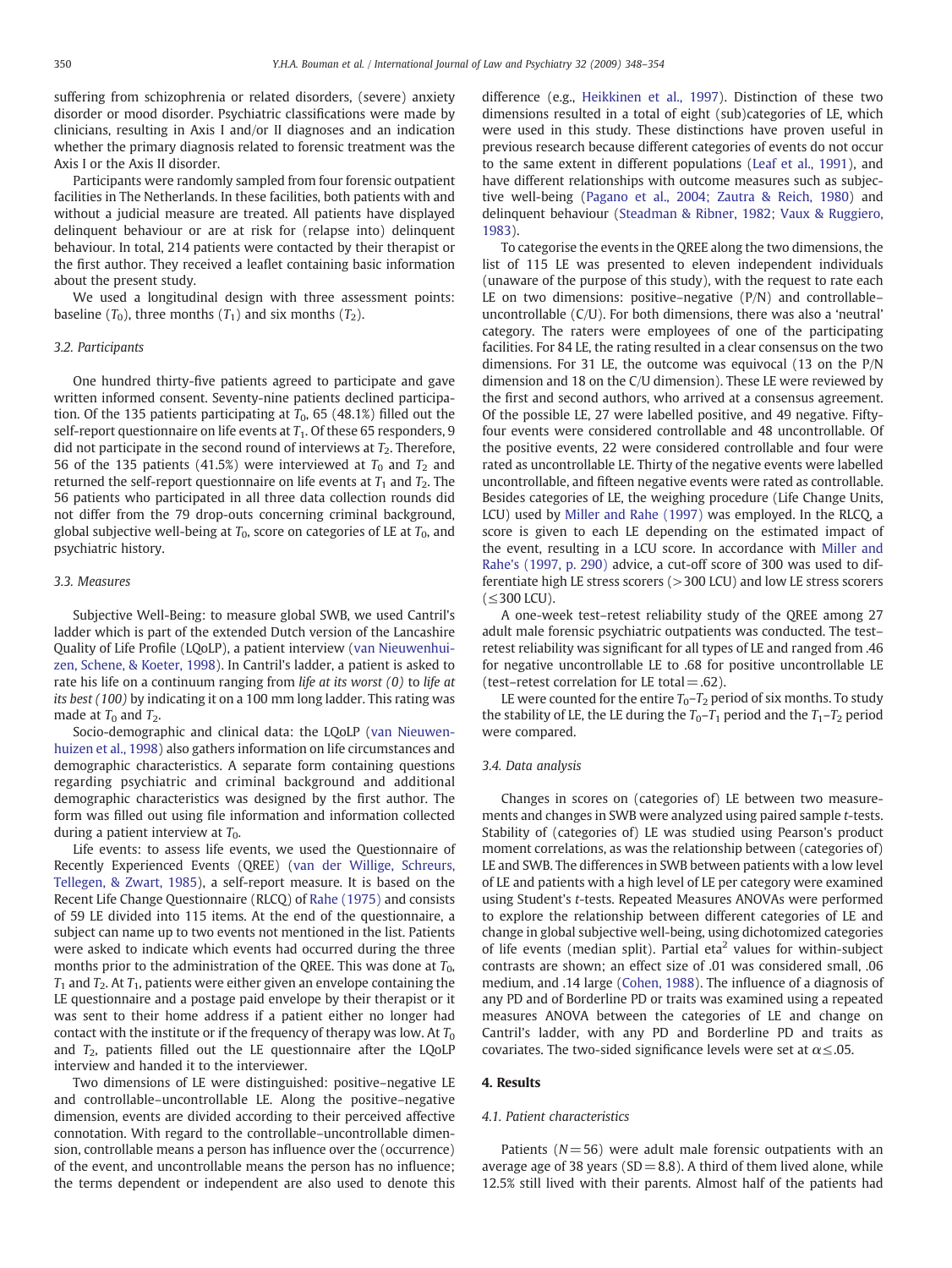children (48.2%). Most patients had daily or weekly contact with a family member (87.5%). Only one third had paid employment. Patients often had financial debts (excluding mortgages; 58.9%), this was 21,000 euros on average. More than 50% of the patients lived on social welfare.

Twenty-nine percent of the patients did not meet the required number of traits of one or more PDs to reach the clinical threshold for a PD diagnosis according to DSM-IV-TR, but had one or more PD traits. Most patients were classified as having a PD not otherwise specified (35.7%), and 21.4% had a Cluster B PD (Antisocial, Borderline or Narcissistic PD). None of the patients was diagnosed with a Cluster A PD, and 10.7% had a Cluster C PD. Less than a third of the patients had never been treated in a mental health facility before; 19.6% had been previously hospitalised in a psychiatric institution.

#### 4.2. Life events over the six month period  $(T_0-T_2)$

The 56 patients reported 715 life events during the six months between  $T_0$  and  $T_2$ . On average, patients mentioned 12.8 life events  $(SD = 6.67)$ , with a minimum of 0 and a maximum of 31 events. No outliers were found (mean $\pm 3*$ SD). Using the LCU, 48.1% of the patients displayed a low level of stressful life events. Patients mentioned about the same number of LE for the  $T_0-T_1$  period and the  $T_1$ – $T_2$  period.

Nine patients (16.1%) did not report any positive event, and 12.5% did not mention any negative event during the six months. Only one patient did not register any controllable LE, whereas 10.7% of the patients did not mention any uncontrollable LE. Four positive uncontrollable events were included per three month period; 14.3% of the patients named such an event. A majority of the patients (82.1%) listed one or more positive controllable LE and just over half mentioned one or more negative controllable LE (55.4%). Twenty-one percent of the patients did not experience any negative uncontrollable LE during the six months.

Besides a similar number of LE in general, patients also mentioned similar numbers of LE per category during the  $T_0$ – $T_1$  period and the  $T_1$ –  $T<sub>2</sub>$  period. Furthermore, the number of LE mentioned by the patients at both assessment points correlated significantly for five categories of LE (between  $r = .28$  for positive LE and  $r = .39$  for negative LE), but not for LCU scores, nor for positive or negative uncontrollable LE, positive controllable LE or controllable LE (see Table 1).

# 4.3. Change in global subjective well-being

On average, patients were more satisfied at  $T_2$  than at  $T_0$ , as measured with Cantril's ladder ( $M_{T0}$ = 46.9;  $M_{T2}$ = 59.0; t= −4.24;  $df = 55$ ;  $p = .000$ ). The average change in global SWB was 12.1 mm  $(SD= 21.3)$ . The differences ranged from  $-51$  mm to  $+83$  mm. Both

| . .<br>. . |  |
|------------|--|
|------------|--|

Self-reported life events (LE) by forensic psychiatric outpatients during six months, per LE category (N= 56).

extreme scores were outliers and were not used in subsequent analyses.

# 4.4. Relationship of categories of life events with change in global subjective well-being

No significant differences on global SWB at  $T_0$  or at  $T_2$  were found between patients with a low level of LE and patients with a high level of LE of either category (P/N or C/U) during the six months between  $T_0$ and  $T<sub>2</sub>$  nor between patients with a high stressful LE score (in terms of LCU) and patients with a low stressful LE score ( $n=54$ ). Only negative controllable LE during the  $T_0 - T_2$  period correlated significantly with Cantril's ladder at  $T_2$  ( $r = -.27$ ;  $p = .045$ ; Table 1).

Positive LE, positive controllable LE and uncontrollable LE were related to a significant difference in change on SWB between the group with a low level of LE and the group with a high level of LE on each of these three categories  $(F_{(PLE)}(1,52)= 5.161; p = .027; F_{(PCLE)}(1,52)=$ 6.905;  $p = .011$ ;  $F_{(ULE)}(1,52) = 4.655$ ;  $p = .036$ ; [Table 2\)](#page-4-0). Both positive and positive controllable LE were related to a larger increase in SWB. A low level of uncontrollable LE correlated with a larger increase in SWB than a high level of uncontrollable LE. All three differences had medium effect sizes; partial eta<sup>2</sup> was .082, .090, and .117 for uncontrollable, positive and positive controllable LE, respectively. The significant relationships between positive and positive controllable LE and the change in SWB did not change when controlling for any PD or Borderline PD or traits: the values of  $eta<sup>2</sup>$  remained approximately the same ([Table 2](#page-4-0)). The relationship between uncontrollable LE and change in SWB increased when controlled for Borderline traits; the test of the within-subjects contrast of the covariate was, however, not significant ( $p = .08$ ).

# 5. Discussion

Forensic psychiatric outpatients with a personality disorder seem to have a stable, chronic pattern of LE in general, of positive and negative LE, of negative controllable LE and of uncontrollable LE. The patterns for the other (sub-) categories were not stable. Although it could not be empirically tested, the current forensic psychiatric patient sample seems to encounter more LE in total than the PD patients examined by [Pagano and colleagues \(2004\)](#page-5-0); the last group reported on average nine LE during 3 years, whereas our patients reported on average thirteen LE during six months. Our patients more often reported negative than positive life events. However, the difference was not as large as reported in another study [\(Pagano](#page-5-0) [et al., 2004\)](#page-5-0), in which a ratio of 2.3 negative to 1 positive LE was reported, whereas we found a ratio of 1.4 to 1. Most patients reported more controllable events whereas fewer patients stated to have experienced uncontrollable events.

| Category of life events    | % no such event | Mean $T_1$ (SD) | Mean $T_2(SD)$    | Median | Correlation LE $T_1$ –LE $T_2$ | Correlation LE-Cantril's ladder $T_2$ |
|----------------------------|-----------------|-----------------|-------------------|--------|--------------------------------|---------------------------------------|
| Total life events          | 1.8             | 6.9(4.35)       | 5.9(3.64)         | 11.5   | $.39***$                       | $-.20$                                |
| LCU total score            | 1.8             | (122)<br>183    | (112)<br>150      | 181    | .20                            | $-.11$                                |
| Positive LE                | 16.1            | 1.2(1.21)       | 1.3(1.19)         | 2.0    | $.28*$                         | .14                                   |
| Negative LE                | 12.5            | 2.0(1.73)       | 1.5(1.53)         | 3.0    | $.39***$                       | $-.19$                                |
| Controllable LE            | 1.8             | 3.7(2.61)       | 3.1(2.35)         | 6.0    | .23                            | $-.06$                                |
| Uncontrollable LE          | 10.7            | 2.1(1.60)       | 1.9(1.75)         | 4.0    | $.31*$                         | $-.23$                                |
| Positive controllable LE   | 17.9            | 1.1(1.05)       | 1.2 (1.16)        | 2.0    | .26                            | .20                                   |
| Positive uncontrollable LE | 85.7            | $.1 \; (.32)$   | .1(0.38)          |        | .07                            | $-.18$                                |
| Negative controllable LE   | 44.6            | .6(.89)         | .4(0.66)          | 1.0    | $.28*$                         | $-.27$ <sup>*</sup>                   |
| Negative uncontrollable LE | 21.4            | 1.1(1.04)       | (1.09)<br>$1.0\,$ | 2.0    | .15                            | $-.02$                                |

Note: Comparing the means of the categories of LE on  $T_1$  with  $T_2$  using paired sample t-test revealed no significant differences. There was a trend ( $p = .070$ ) for negative LE and for the LCU score ( $p = .099$ ). Cantril's ladder = uniscale for measuring subjective well-being. ⁎ p≤.05.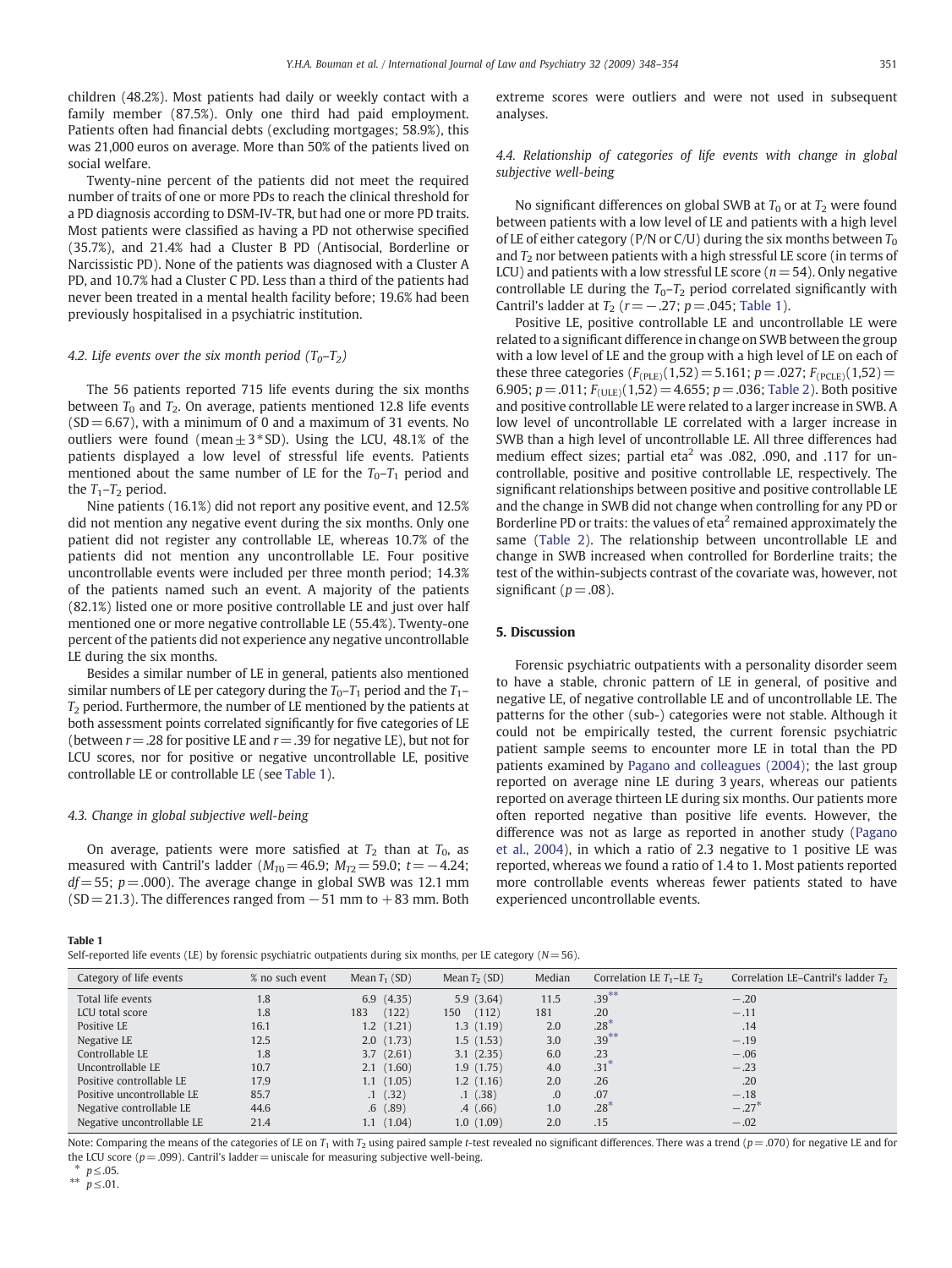#### <span id="page-4-0"></span>Table 2

Changes in subjective well-being after six months by life event category, controlled for severity of personality disorder and for borderline personality disorder characteristics.

| Category of events         | Low level LE      |            | High level LE |            | <b>RM ANOVAS</b>         | <b>RM ANOVAS</b>         | <b>RM ANOVAS</b>         |
|----------------------------|-------------------|------------|---------------|------------|--------------------------|--------------------------|--------------------------|
|                            | CL on $T_0$       | CL on $T2$ | CL on $T_0$   | CL on $T2$ |                          | Covariate PD             | Covariate BPD            |
|                            |                   |            |               |            | Partial eta <sup>2</sup> | Partial eta <sup>2</sup> | Partial eta <sup>2</sup> |
| Total life events          | 47.9 <sup>a</sup> | 62.6       | 46.0          | 54.8       | .025                     | .030                     | .033                     |
| Total stress               | 47.6 <sup>b</sup> | 60.1       | 46.0          | 57.4       | .001                     | .002                     | .004                     |
| Positive LE                | 50.2 <sup>c</sup> | 54.8       | 45.0          | 60.6       | $.090*$                  | $.089*$                  | $.080^{4}$               |
| Negative LE                | 44.9 <sup>d</sup> | 60.6       | 48.0          | 57.3       | .034                     | .036                     | .044                     |
| Controllable LE            | 49.7 <sup>e</sup> | 57.7       | 44.6          | 59.4       | .039                     | .035                     | .033                     |
| Uncontrollable LE          | $42.6^{\text{t}}$ | 59.8       | 50.3          | 57.7       | $.082*$                  | $.081$ <sup>2</sup>      | $.106*$                  |
| Positive controllable LE   | 48.5 <sup>d</sup> | 53.3       | 45.6          | 62.4       | $.117*$                  | $.113*$                  | $.109*$                  |
| Positive uncontrollable LE | 47.9 <sup>g</sup> | 60.0       | 40.3          | 51.1       | .001                     | .000                     | .004                     |
| Negative controllable LE   | 52.6 <sup>h</sup> | 62.9       | 42.0          | 55.3       | .008                     | .007                     | .002                     |
| Negative uncontrollable LE | $42.4^{i}$        | 57.0       | 49.5          | 59.7       | .016                     | .019                     | .021                     |

Note: Low and high level of LE is based on median split. Except for PU LE, all categories of LE are split into < median and≥median. CL=mean Cantril's ladder. RM ANOVAs are Repeated Measure Analysis of Variance, Within-subjects contrasts: Interaction effect: if significant, the change on Cantril's ladder between  $T_0$  and  $T_2$  differs for both groups. PD = Personality disorder; BPD = Borderline PD or Borderline PD traits.

<sup>a</sup>  $n(\text{below median}) = 27$ ,  $n(\text{above median}) = 27$ .

 $n(low) = 26$ ,  $n(high) = 28$ .

 $n_{\text{low}} = 18$ ,  $n(\text{high}) = 36$ .

 $n(\text{low}) = 22$ ,  $n(\text{high}) = 32$ .

 $n(\text{low}) = 23$ ,  $n(\text{high}) = 31$ .

 $n(low) = 25$ ,  $n(high) = 29$ .

 $n_{\text{low}} = 46$ ,  $n(\text{high}) = 8$ .

- $h$  n(low) = 24, n(high) = 30.
- $n(\text{low}) = 21, n(\text{high}) = 33.$

General Strain Theory ([Agnew, 1992](#page-5-0)) links negative LE with SWB. We found one significant correlation, namely between negative controllable LE and SWB. Despite indications to the contrary from other studies (see e.g., [Heikkinen et al., 1997; Rahe, 1975](#page-5-0)), none of the other categories of LE displayed a relationship with SWB in this sample. A high level of positive controllable LE was related to a larger positive change in SWB in our sample compared to a low level, which was also reported in a group of college students [\(Zautra & Reich, 1980](#page-6-0)). A high level of positive LE was also related to a larger positive change in SWB, which was not found in another study ([Streiner et al., 1981\)](#page-5-0). A high level of uncontrollable LE was related to a smaller change in SWB, compared to patients with a low level of uncontrollable LE. This was also discovered in a study among the general population ([Streiner](#page-5-0) [et al., 1981](#page-5-0)). These relationships were not modified by suffering from a PD or PD traits nor by borderline PD characteristics.

There are several limitations to the present study. Firstly, the main limitation is that only 56 of the total sample of 135 patients participated in all phases of the study. Although the participating patients hardly differed from drop-outs, biases could have occurred due to the limited response rate. Secondly, we assumed that global subjective well-being can be measured by a single item, in this case Cantril's ladder. Subjective well-being or quality of life has been studied for a long time, but thus far no consensus on their operationalization exists. By using a single measure, we surpassed the possibility that subjective well-being is not a single entity, but has different faces, depending on, for instance, the life-domain studied or the disease specific background of patients. However, Cantril's ladder is positioned at the end of the LQoLP interview, thus, after all life domains have been discussed with the patient. A patient will therefore be likely to take several aspects of his life into account when evaluating his overall quality of life at that moment (see [Bouman, van Nieuwenhuizen, Schene, & de Ruiter, 2008\)](#page-5-0), than when it had been asked at the beginning of the interview or outside the interview context.

Several remarks can be made concerning the measurement of LE based on this study. Firstly, the total number of life events, either simply counted or weighed as by [Miller and Rahe \(1997\)](#page-5-0), has been assumed to negatively influence life satisfaction. This general idea should be subjected to closer scrutiny (see also [Streiner et al., 1981](#page-5-0)). Several categories of life events showed a relationship with positive change in SWB in this study. Thus, total number of LE seems less useful in relation to SWB. It is advisable to differentiate between positive, negative, controllable and uncontrollable LE, and combinations of these categories. Secondly, the number of events differs greatly between LE measures used, for instance, the RLCQ [\(Rahe,](#page-5-0) [1975\)](#page-5-0) lists 76 events; the QREE ([van der Willige et al., 1985\)](#page-5-0) uses 115 items to measure 59 events; [Heikkinen et al. \(1997\)](#page-5-0) used 32 questions to ask about life events; and [Pagano et al. \(2004\)](#page-5-0) used a list containing 82 LE. No golden standard seems to exist in LE research, thus limiting the possibilities of comparative research. Thirdly, the procedures by which LE are categorized on dimensions are often unclear in the research literature. Most authors simply state that the events were grouped (see e.g., [Pagano et al., 2004; Taylor, 2005\)](#page-5-0). LE can also be rated by the subject and subsequently categorized in terms of their perceived impact, desirability and controllability [\(Jovev & Jackson,](#page-5-0) [2006; Streiner et al., 1981\)](#page-5-0). Self-rated pleasantness and unpleasantness of an event can also replace more objective categorization of LE into positive and negative LE. These differences in the operationalization of categories of life events may partly account for differences in findings between studies.

Although negative LE have previously been found to correlate negatively with the level of subsequent SWB, negative LE had no influence on the change in SWB of patients with PD in this study. Using a dynamic equilibrium model, [Headey and Wearing \(1989\)](#page-5-0) hypothesised that each person has a normal pattern of LE and a normal level of SWB, both predictable on the basis of stable personality characteristics. Only deviations from the normal pattern of LE lead to changes in the normal level of SWB (see also [Suh et al.,](#page-5-0) [1996\)](#page-5-0). In the current study, no correlations were found between the number of (positive) controllable LE at both measurements, between the number of positive uncontrollable LE at both measurements, and also not between the number of negative uncontrollable LE at both measurements.

Although the average number of (positive) controllable LE did not change, the absence of a correlation may indicate that patients with PD do not have a stable pattern of (positive) controllable LE, as opposed to the stable pattern of negative LE, uncontrollable LE and total LE. Patients with PD may be used to negative LE. This may result

 $p \leq .05$ .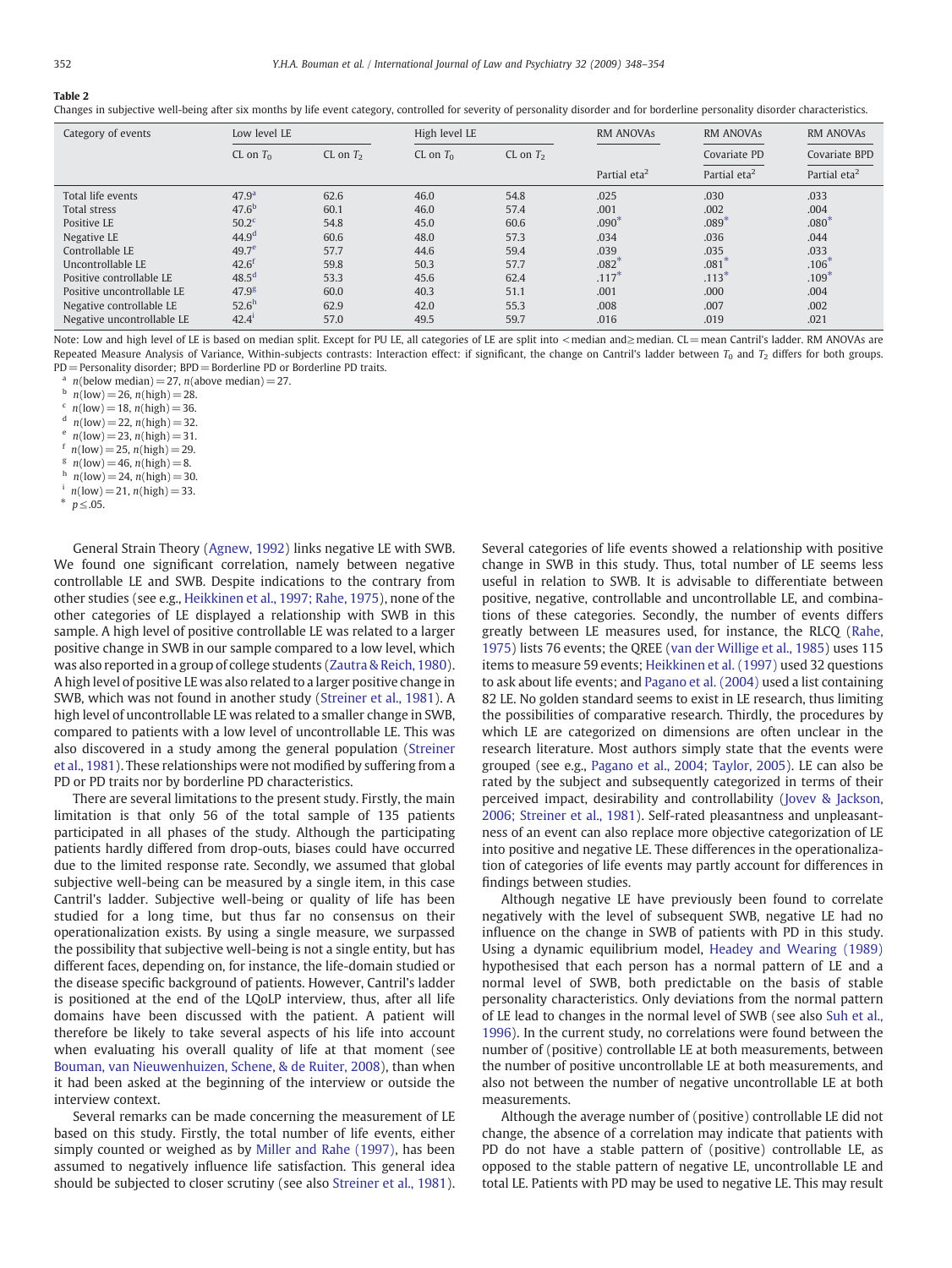<span id="page-5-0"></span>in (relative) immunity to the impact of such events on subjective well-being. People tend to adapt to their circumstances, and these patients may have adapted to a life in which negative LE are commonplace. According to Pagano et al. (2004), patients with PD tend to behave in a way in which they are more likely to encounter adverse events. We also found that subjective well-being in this forensic psychiatric sample increased over time. In general, individuals tend to adapt their expectations to less favourable circumstances and shift their life goals to more attainable ones (see e.g., Goodinson & Singleton, 1989). This shift may contribute to higher levels of life satisfaction despite the occurrence of negative controllable or uncontrollable LE. The general mechanism of response shift, as described by Schwartz and Sprangers (2000), may provide an explanation for the change in overall SWB. They offered three explanations for response shift: reconceptualisation, reprioritisation and recalibration. The first explanation refers to a change in the concept of SWB over time. The second, reprioritisation, explains the shift from a rebalance in the concept, by which the same predictors are used but with different values. Following the third explanation, persons can change their point of reference and adopt a different benchmark. The mechanisms or events leading to the increase in SWB demonstrated in the present study merit further exploration, keeping in mind the role of positive controllable events. The function of social relationships and social support in the occurrence and consequences of strain in this patient population is of interest. For instance, Cullen and Wright (1997) argued that social support is a major intervening variable that insulates strained individuals from coping by criminal means. Social support can also have a buffering effect on stress/strain, because support involves the transfer of resources, especially in reciprocal relationships. However, several of the diagnostic criteria for PDs, especially PDs from Cluster B, (APA, 2000) are related to the inability to engage in or maintain social relationships or to participate responsibly in social institutions. This possible discrepancy is worthwhile studying, since research finding could help determine whether clinicians need to focus either on strengthening pro-social relationships (which could assist patients in choosing non-criminal coping strategies) or on limiting relationships in order to limit sources of strain. The possible role of psychiatric treatment in the increase in SWB should also be considered, because some of the patients in this study were undergoing treatment during the assessment period. The positive controllable events most mentioned were: holidays, having made an important decision about one's future, entering a new intimate relationship, an important buy and return to work. These are events which a person can influence. In forensic outpatient treatment, such events can be targeted and patients can be encouraged to engage in behaviour resulting in these events. In line with the Good Lives Model of [Ward \(2002\)](#page-6-0), their subjective well-being may improve as a result of an increase in positive events, which could in turn reduce the patient's risk of re-offending.

#### References

- Agnew, R. (1992). Foundation for a general strain theory of crime and delinquency. Criminology, 30, 47−87.
- Agnew, R. (1997). Stability and change in crime over the life course: A strain theory explanation. Advances in criminological theoryIn T. P. Thornberry (Ed.), Developmental theories of crime and delinquency, Vol. 7. (pp. 101−132) New Brunswick: Transaction Publishers.
- American Psychiatric Association (2000). DSM-IV-TR, diagnostic and statistical manual of mental disorders, 4th edition, text revision. Washington DC: Author.
- Bouman, Y. H. A., van Nieuwenhuizen, Ch., Schene, A. H., & de Ruiter, C. (2008). Quality of Life of male outpatients with severe personality disorders or psychotic disorders: A comparison. Criminal Behaviour and Mental Health, 18, 279−291. doi:[10.1002/](http://dx.doi.org/10.1002/cbm.703)  $chm.703$
- Burns, V. E., Carroll, D., Ring, C., Harrison, L. K., & Drayson, M. (2002). Stress, coping, and hepatitis B antibody status. Psychosomatic Medicine, 64, 287−293.
- Chan, G. W. L., Ungvari, G. S., Shek, D. T. L., & Leung, J. J. P. (2003). Hospital and communitybased care for patients with chronic schizophrenia in Hong Kong. Social Psychiatry and Psychiatric Epidemiology, 38, 196−203.
- Chand, P. K., Mattoo, S. K., & Sharan, P. (2004). Quality of life and its correlates in patients with bipolar disorder stabilized on lithium prophylaxis. Psychiatry and Clinical Neurosciences, 58, 311−318.
- Cohen, J. (1988). Statistical power analysis for the behavioral sciences. Hillsdale, NJ: Erlbaum.
- Cullen, F. T., & Wright, J. P. (1997). Liberating the Anomie-Strain paradigm: Implications from social-support theory. In N. Passas & R. Agnew (Eds.), The future of anomie theory (pp. 187−206). Boston: Northeastern University Press.
- Dixon, W. A., & Reid, J. K. (2000). Positive life events as a moderator of stress-related depressive symptoms. Journal of Counseling and Development, 78, 343−347.
- Eitle, D., & Turner, R. J. (2002). Exposure to community violence and young adult crime: The effects of witnessing violence, traumatic victimization, and other stressful life events. Journal of Research in Crime and Delinquency, 39, 214−237.
- Fakhoury, W. K. H., & Priebe, S. (2002). Subjective quality of life: It's association with other constructs. International Review of Psychiatry, 14, 219−224.
- Goodinson, S. M., & Singleton, J. (1989). Quality of life: A critical review of current concepts, measures and their clinical implications. International Journal of Nursing Studies, 26, 327−341.
- Headey, B., & Wearing, A. (1989). Personality, life events, and subjective well-being: Toward a dynamic equilibrium model. Journal of Personality and Social Psychology, 57, 731−739.
- Heikkinen, M. E., Henriksson, M. M., Isometsa, E. T., Marttunen, M. J., Hillevi, M. A., & Lonnqvist, J. K. (1997). Recent life events and suicide in personality disorders. The Journal of Nervous and Mental Disease, 185, 373−381.
- Hildebrand, M., & de Ruiter, C. (2004). PCL-R psychopathy and its relation to DSM-IV Axis I and II disorders in a sample of male forensic psychiatric patients in the Netherlands. International Journal of Law and Psychiatry, 27, 233−248.
- Hilterman, E. L. B. (2000). Tijdens de oefening terug naar af. Een onderzoek naar de predictie van ernstige recidive door tbs-gestelden tijdens verlof. [Back to square one during treatment. A research of the prediction of severe recidivism by forensic patients during leave.]. Tijdschrift voor Criminologie, 42, 232−252.
- Jovev, M., & Jackson, H. J. (2006). The relationship of borderline personality disorder, life events and functioning in an Australian psychiatric sample. Journal of Personality Disorders, 20, 205−217.
- Klein, K., & Boals, A. (2001). The relationship of life event stress and working memory capacity. Applied Cognitive Psychology, 15, 565−579.
- Leaf, R. C., Alington, D. E., Mass, R., DiGiuseppe, R., & Ellis, A. (1991). Personality disorders, life events, and clinical syndromes. Journal of Personality Disorders, 5, 264−280.
- Lu, L. (1999). Personal or environmental causes of happiness: A longitudinal analysis. The Journal of Social Psychology, 139, 79−90.
- Lucas, R. E., Clark, A. E., Georgellis, Y., & Diener, E. (2004). Unemployment alters the set point for life satisfaction. Psychological Science, 15, 8−13.
- Lucas, R. E., Georgellis, Y., Clark, A. E., & Diener, E. (2003). Reexamining adaptation and the set point model of happiness: Reactions to changes in marital status. Journal of Personality and Social Psychology, 84, 527−539.
- Maxwell, S. E., & Delaney, H. D. (1993). Bivariate median splits and spurious statistical significance. Psychological Bulletin, 113, 181−190.
- Miller, M. A., & Rahe, R. H. (1997). Life changes scaling for the 1990s. Journal of Psychosomatic Research, 43, 279−292.
- Ouimet, M., & Le Blanc, M. (1996). The role of life experiences in the continuation of the adult criminal career. Criminal Behaviour and Mental Health, 6, 73−97.
- Pagano, M. E., Skodol, A. E., Stout, R. L., Shea, M. T., Yen, S., Grilo, C. M., et al. (2004). Stressful life events as predictors of functioning: Findings from the collaborative longitudinal personality disorders study. Acta Psychiatrica Scandinavica, 110, 421−429.
- Perry, J. C., Lavori, P. W., Pagano, C. J., Hoke, L., & O'Connell, M. E. (1992). Life events and recurrent depression in borderline and antisocial personality disorders. Journal of Personality Disorders, 6, 394−407.
- Rahe, R. H. (1975). Epidemiological studies of life change and illness. International Journal of Psychiatry in Medicine, 6, 133−146.
- Roy, A. (1996). Psychosocial factors and chronic depression. Journal of Nervous and Mental Disease, 184, 509−510.
- Samuels, J. F., Nestadt, G., Romanoski, A. J., Folstein, M. F., & McHugh, P. R. (1994). DSM-III personality disorders in the community. American Journal of Psychiatry, 151, 1055−1062.
- Schwartz, C. E. & Sprangers, M. A. G. (Eds.). (2000). Adaptation to changing health: Response shift in quality-of-life research Washington: American Psychological Association.
- Steadman, H. J., & Ribner, S. A. (1982). Life stress and violence among ex-mental patients. Social Science & Medicine, 16, 1641−1647.
- Streiner, D. L., Norman, G. R., McFarlane, A. H., & Roy, R. G. (1981). Quality of life events and their relationship to strain. Schizophrenia Bulletin, 7, 34−42.
- Suh, E., Diener, E., & Fujita, F. (1996). Events and subjective well-being: Only recent events matter. Journal of Personality and Social Psychology, 70, 1091−1102.
- Taylor, J. (2005). Substance use disorders and Cluster B personality disorders: Physiological, cognitive, and environmental correlates in a college sample. The American Journal of Drug and Alcohol Abuse, 31, 515−535.
- van der Willige, G., Schreurs, P., Tellegen, B., & Zwart, F. (1985). Het meten van 'life events': de Vragenlijst Recent Meegemaakte Gebeurtenissen (VRMG) [Measuring 'life events': Questionnaire of Recently Experienced Events]. Nederlands Tijdschrift voor de Psychologie, 40, 1−19.
- van Nieuwenhuizen, Ch., Schene, A. H., & Koeter, M. W. J. (1998). Lancashire Kwaliteit van Leven Profiel, Uitgebreide Nederlandse versie [Lancashire Quality of Life Profile, extended Dutch version]. Youth Forensic Psychiatric Hospital 'De Catamaran', Eindhoven, The Netherlands.